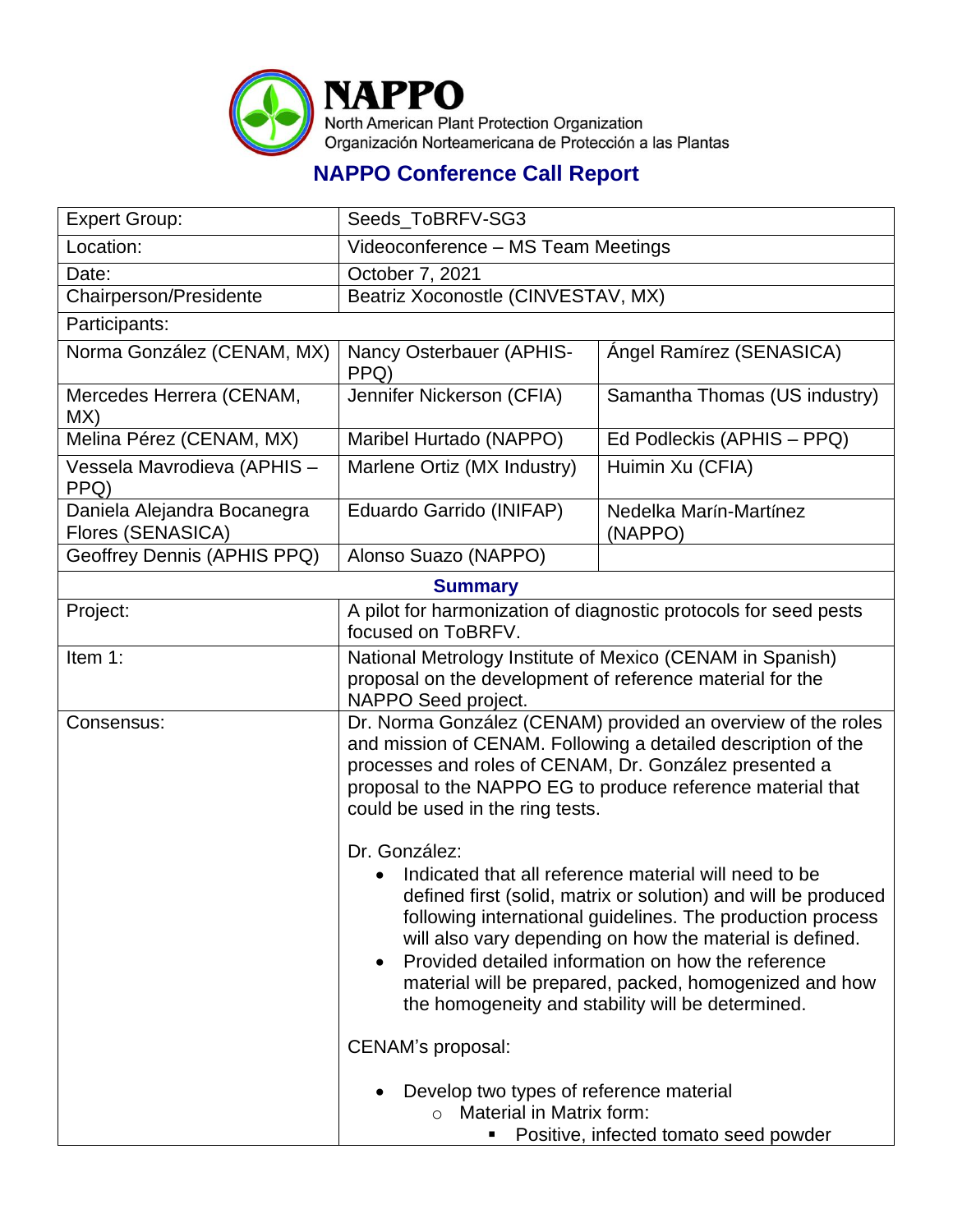|            | Negative, healthy tomato seed powder<br>Positive, infected pepper seed powder<br>Negative, healthy pepper seed powder<br>Calibration material (synthetic linearized DNA<br>$\circ$<br>plasmid of ToBRFV) to establish the calibration<br>curve for PCR protocols.<br>To produce the calibration material described above,<br>NAPPO should provide the plasmid.<br>Estimation of reference material production time and cost<br>is indicated below:<br><b>Material</b><br><b>Estimated time</b><br><b>Estimated cost</b>                                                                                                                                                                                                                   |         |           |  |
|------------|-------------------------------------------------------------------------------------------------------------------------------------------------------------------------------------------------------------------------------------------------------------------------------------------------------------------------------------------------------------------------------------------------------------------------------------------------------------------------------------------------------------------------------------------------------------------------------------------------------------------------------------------------------------------------------------------------------------------------------------------|---------|-----------|--|
|            |                                                                                                                                                                                                                                                                                                                                                                                                                                                                                                                                                                                                                                                                                                                                           | (month) | (US \$)   |  |
|            | Tomato and<br>pepper seed<br>controls (positive<br>and negative)                                                                                                                                                                                                                                                                                                                                                                                                                                                                                                                                                                                                                                                                          | 14      | 43,000.00 |  |
|            | <b>Linearized DNA</b><br>plasmid of<br><b>ToBRFV</b>                                                                                                                                                                                                                                                                                                                                                                                                                                                                                                                                                                                                                                                                                      | 12      | 22,000.00 |  |
|            | Preparation and<br>packing of<br>material                                                                                                                                                                                                                                                                                                                                                                                                                                                                                                                                                                                                                                                                                                 | 1       |           |  |
|            | Determination of<br>stability and<br>homogeneity                                                                                                                                                                                                                                                                                                                                                                                                                                                                                                                                                                                                                                                                                          | 1       |           |  |
| Item 2:    | The TD thanked members of CENAM for the information<br>provided and indicated the EG will discuss the details<br>provided by CENAM and decide on the next steps as a<br>group.<br>EG members indicated the EG has decided to use whole<br>seeds and not ground seeds although recognized the<br>benefits of using ground seeds for the sample<br>homogenization process but not for the sample stability.<br>The EG also indicated that the ISHI-Veg method uses<br>ground seeds.<br>CENAM also indicated they have worked on other type of<br>reference material on tomato and citrus tristeza virus.<br>CENAM also indicated this will be the first time they will<br>work on reference material with RNA virus and RNA<br>transcripts. |         |           |  |
| Consensus: | Ring test workflow diagrams                                                                                                                                                                                                                                                                                                                                                                                                                                                                                                                                                                                                                                                                                                               |         |           |  |
|            | Jennifer Nickerson provided an overview of the workflow<br>diagrams for the processes and logistics necessary for the ring<br>tests to facilitate the discussions. The diagrams were shared with<br>the EG for feedback.                                                                                                                                                                                                                                                                                                                                                                                                                                                                                                                  |         |           |  |
|            | Processes diagram:<br>Feedback from the EG was provided to produce a new version to<br>share with the EG. Relevant feedback includes:                                                                                                                                                                                                                                                                                                                                                                                                                                                                                                                                                                                                     |         |           |  |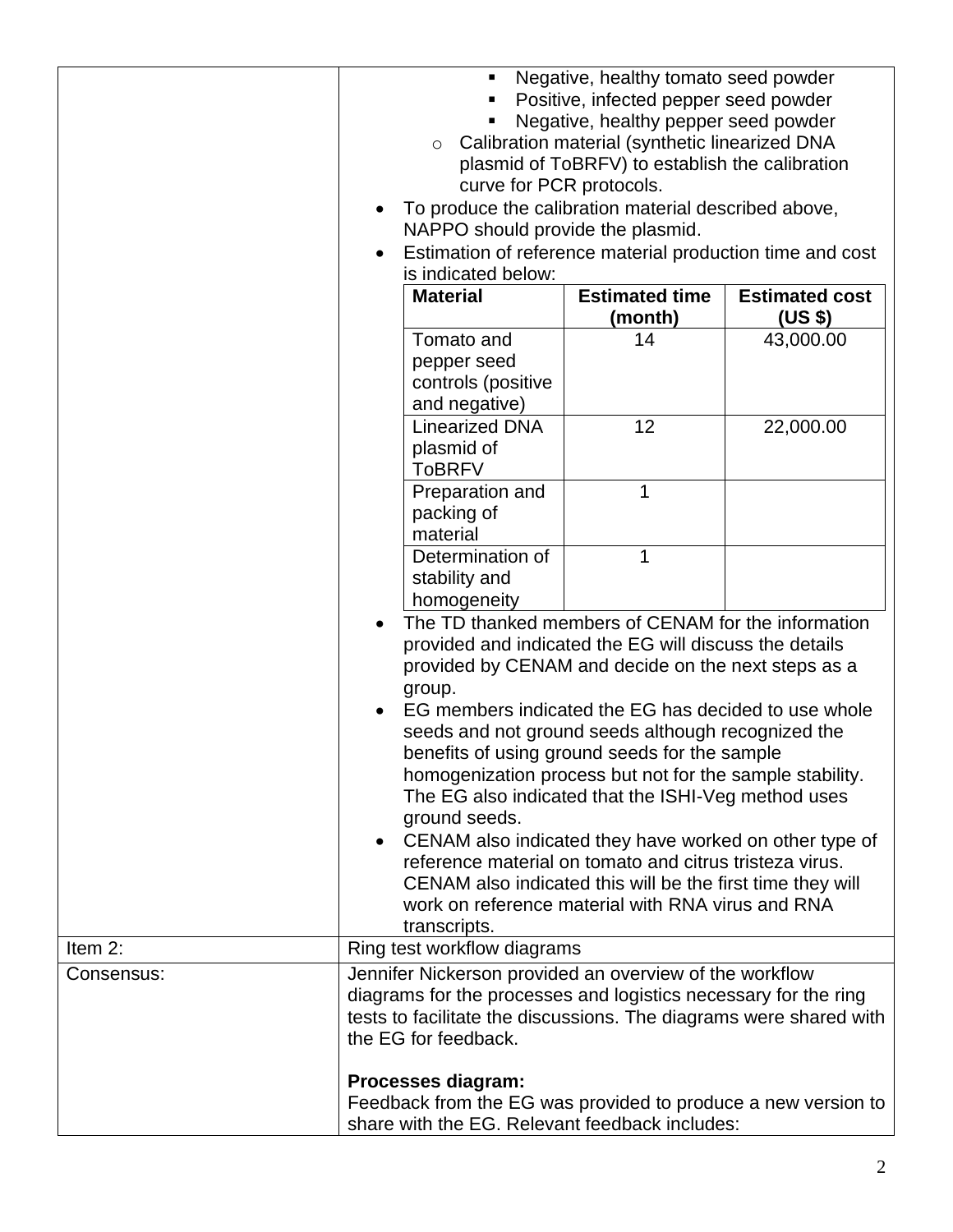| Item 3:    | Controls and samples should be "blind" to reduce bias<br>among participating labs during the ring tests.<br>Separate the information for reagents into primers and<br>$\bullet$<br>probes.<br>Add primers and probes for the ISHI-Veg protocol.<br>Logistics diagram:<br>An outline of the logistics involved in each process was<br>presented as a flowchart including the logistics involved with the<br>seed and sample preparation, reagents, and panel preparation.<br>This flowchart was created to facilitate future discussions with<br>the expert group.<br>Equipment in participating labs                                                                                                                                                                                                                                                                                                                                                                                                          |
|------------|---------------------------------------------------------------------------------------------------------------------------------------------------------------------------------------------------------------------------------------------------------------------------------------------------------------------------------------------------------------------------------------------------------------------------------------------------------------------------------------------------------------------------------------------------------------------------------------------------------------------------------------------------------------------------------------------------------------------------------------------------------------------------------------------------------------------------------------------------------------------------------------------------------------------------------------------------------------------------------------------------------------|
| Consensus: | The SG Chairperson asked members of the EG to make sure the<br>participating labs have the necessary equipment for the<br>detection of the fluorochromes used in the protocols and to<br>provide a list of the equipment.                                                                                                                                                                                                                                                                                                                                                                                                                                                                                                                                                                                                                                                                                                                                                                                     |
| Item 4:    | Seed panels                                                                                                                                                                                                                                                                                                                                                                                                                                                                                                                                                                                                                                                                                                                                                                                                                                                                                                                                                                                                   |
| Consensus: | The SG Chairperson asked for an update on the list required for<br>the seed panels. APHIS PPQ indicated that this is a work in<br>progress and provided the following remarks:<br>Samples:<br><b>Sample A</b> (tomato analytical sample, positive): Will<br>probably require an in-vitro transcript.<br><b>Sample B</b> (tomato seed, positive): Enough material<br>$\bullet$<br>available from Industry and APHIS PPQ. APHIS PPQ has<br>a highly "infested" lot with the virus from which dilutions<br>can be made.<br><b>Sample C</b> (Seed + ToMV): 2 different concentrations will<br>be needed and there is enough material available. Two<br>options:<br>$\circ$ In-vitro transcripts<br>Seed lots with two different concentrations<br>$\circ$<br><b>Negative material (Healthy tomato and pepper seeds):</b><br>Difficult to find but need to find seeds infected with ToMV.<br>Controls:<br>Some controls are the same as the sample material.<br>Enough material is available for all the controls. |
| Item 5:    | Data collection, storage, and analysis                                                                                                                                                                                                                                                                                                                                                                                                                                                                                                                                                                                                                                                                                                                                                                                                                                                                                                                                                                        |
| Consensus: | Geoffrey Dennis (APHIS – PPQ) provided a demo of the USDA<br>National Animal Health Laboratory (NAHL www.nahl.org) portal<br>developed for the ToBRFV project. Geoff indicated that this<br>portal for the ToBRFV is still under development.<br><b>Additional notes:</b><br>PowerPoint files with instructions on how to use the portal<br>were sent to the NAPPO Secretariat for distribution to the                                                                                                                                                                                                                                                                                                                                                                                                                                                                                                                                                                                                        |